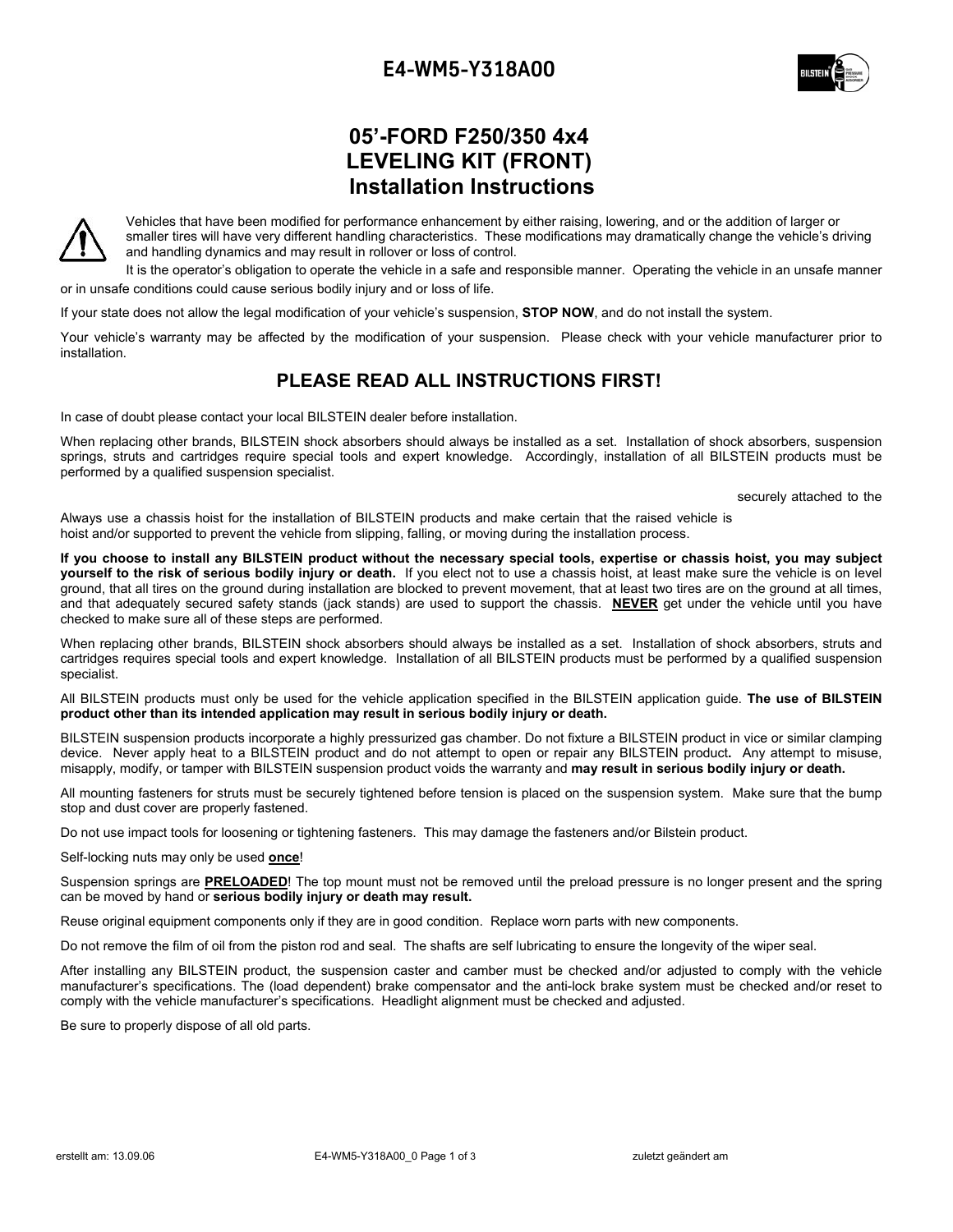## **E4-WM5-Y318A00**



#### **REMOVAL / INSTALLATION**

 **Note:** *Installation of this kit and alignment of the vehicle should be performed by a qualified technician. Use of proper tools and observance of all safety precautions is required.* 

**1. Immediately inspect all parts and instructions prior to installation of this kit!** 



### **CAUTION!**

**READ THIS BEFORE REMOVING THE COIL SPRING: There will be a high pre-load force on the coil spring during installation.** 

- **2.** Support vehicle on a chassis hoist or make sure the vehicle is on level ground and apply the emergency brake. Block the wheels for extra safety. **Do not lift the front wheels off the ground.** Raise vehicle at the frame allowing the wheels to stay in contact with the ground.
- **3.** Remove the brake line bracket from the axle housing near the lower spring perch. **See figure 1.** This will allow the brake line to extend without failure.